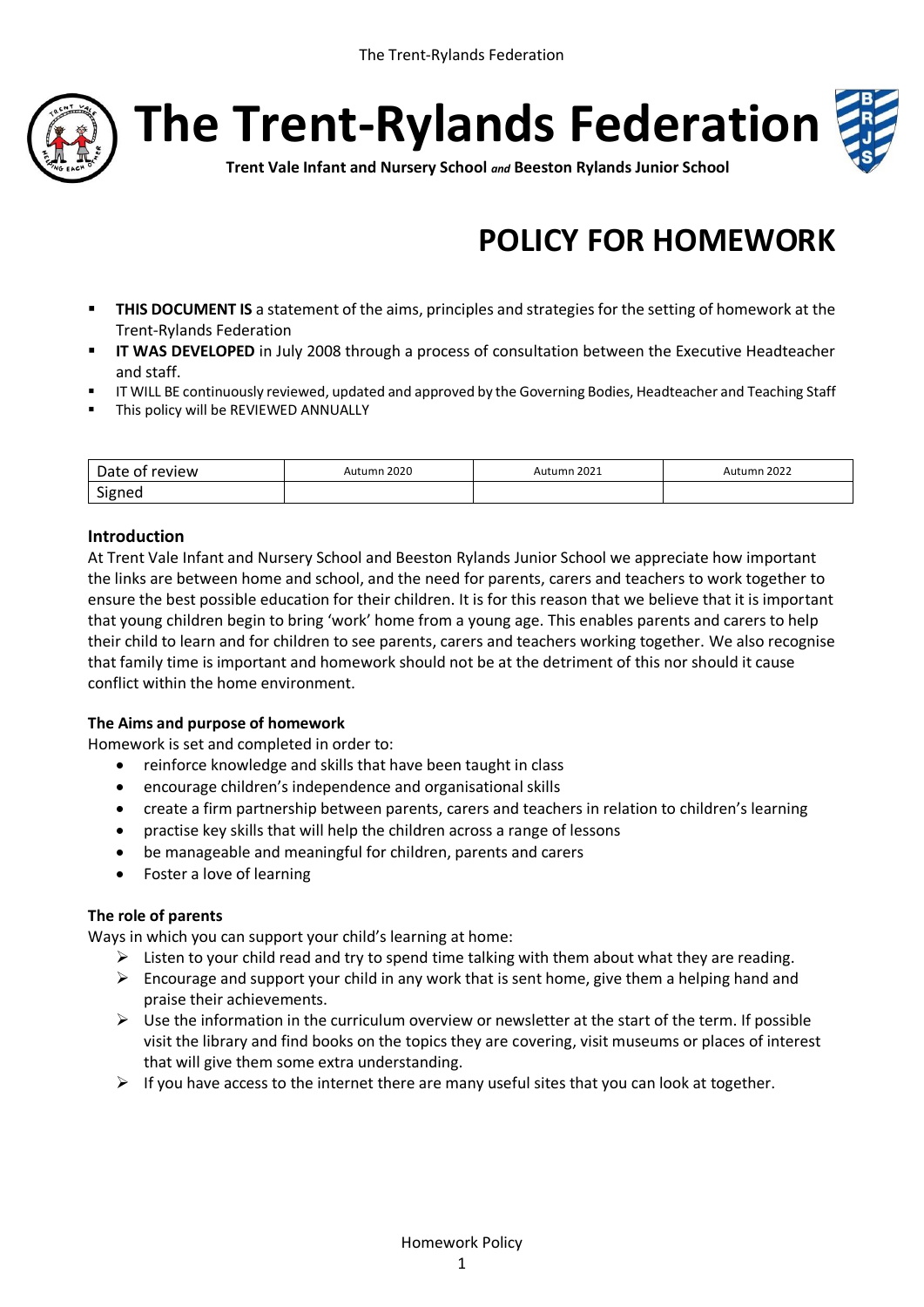# **Homework at Trent Vale Infant and Nursery School**

## **The Details**

Once children have started full time school they are expected to read regularly at home, (at least 4 times a week), and have their reading diary signed. This does not have to be a time consuming exercise, 10-15 minutes is fine. Part of this time can also be to learn letter sounds, (phonics), Bear Words, the reading and spelling of key words and to talk about the book they are reading. (See the Reading Diary for more details). Teaching staff will check diaries weekly and make necessary comments as they read with children. All children are expected to have their reading diaries in school every day.

Counting is a good activity that can be carried out by all children at home. Once they can count in 1's to 20 then you can begin to count in 2's, 5's and 10's and then start to practise their 2, 5 and 10 multiplication tables. Teachers may also give your child a piece of numeracy homework that is designed to support and reinforce what they have been learning in school.

In addition children may be given other pieces of homework, designed to enhance their learning and develop further interest in their work, e.g. to find out the answer to a question about the topic being studied.

It is not always appropriate to set the same homework for each and every child in a class. Homework is designed to meet the learning needs of all children, so some work may be in the form of a game, whilst other work may be based on a piece of writing.

## **Home-School Contact**

It is really important that children have their reading diaries in school every day. Please use your child's reading diary for comments and questions about reading. If you have other messages or questions either send in a separate note for your child to give directly to their teacher or phone school and leave a message.